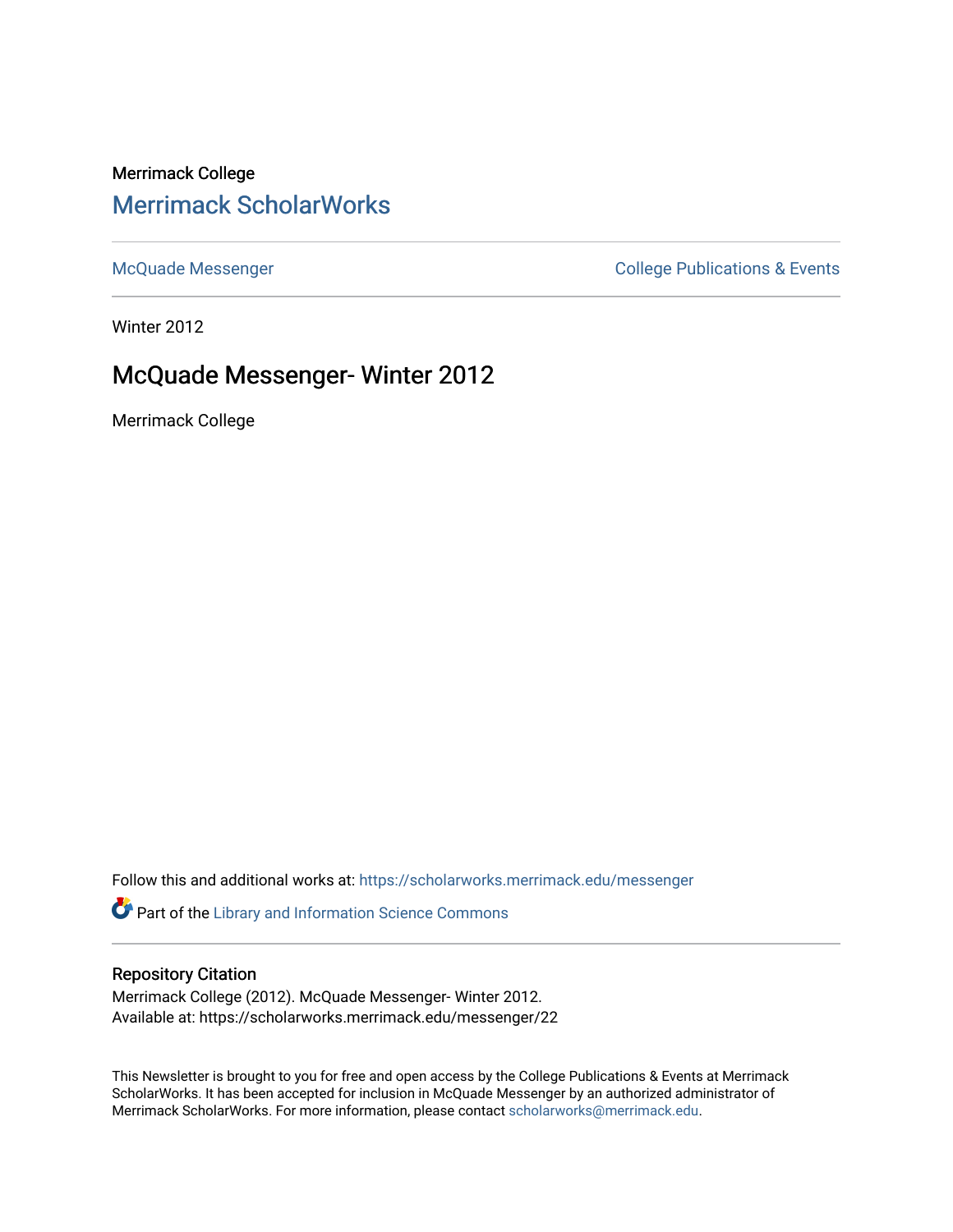**[McQuade Library Home](http://www.noblenet.org/merrimack/)** 



# **McQuade Messenger**

**Winter 2012** 



### **FROM THE DIRECTOR'S DESK**

<span id="page-1-0"></span>Let me join the rest of the library staff in welcoming everyone back to campus. We had a great fall semester here in McQuade and spring looks to be just as busy and rewarding!

As we all get used to our new building configuration, we want to hear from you – you may have noticed the Suggestion Box on the Help Desk. We received over 100 suggestions last semester: everything from book, movie and game requests, to Zest menu suggestions, to questions for IT about the GoPrint program. We're listening – we've purchased games and DVDs at your request, and we're passing along the other comments to the appropriate campus agencies.

We'll be doing some more directed information gathering this semester with the [LibQUAL](http://www.libqual.org/home) service quality survey - watch your email for your invitation to participate.

A generous gift from the **Foisy Family Foundation** is allowing for a renovation of the Quiet Study room on the 2nd floor – the new paint and carpet looks great, and some beautiful and comfortable new furniture is on the way. Let us know how you like it!

~ Kathryn GeoffrionScannell

### **WHAT'S HAPPENING?**

#### **TOLLE LEGE: CELEBRATING MERRIMACK SCHOLARSHIP**

**The Ninth Annual Tolle Lege Reception was a huge success!**

Kudos to our fabulous speakers:

- **[Audrey Falk, Education](http://www.merrimack.edu/academics/education/med/meet_faculty_staff/audreyfalk.php)**
- [Kevin Finn, Health Sciences](http://www.merrimack.edu/academics/science_engineering/health_sciences/meet_faculty_staff/fac_kevin_finn.php)  $\bullet$
- [Mike Mascolo, Psychology](http://www.merrimack.edu/academics/liberal_arts/psychology/meet_faculty_staff/fac_mascolo.php)
- [George Nogler, Finance](http://www.merrimack.edu/academics/business/accounting/meet_faculty_staff/george_nogler.php)
- [Fr. Rick Piatt, Visual & Performing Arts.](http://www.merrimack.edu/academics/liberal_arts/visualandperformingarts/meet_faculty_staff/fac_richard_priatt.php)



This year's honorees signed their work, which will be added to the [Tolle Lege Collection](http://www.noblenet.org/merrimack/booklists/tolle/tollelege.html) on the 2nd floor. There are now more than 400 contributions from over 300 different Merrimack community authors: faculty, staff, students, and alumni.

#### **GET WHAT YOU WANT AND MORE AT THE LIBRARY SERVICES HELP DESK!**

The 1st floor Library Services Help Desk, home of the library's circulation department, is the place to go when you need to check out library items and course reserves, pick up holds, or ask a question. Friendly and helpful staff are happy to assist you or refer you to a library staff member who can.

This fall was an exhilarating time at the Library Services Help Desk. Circulation staff helped patrons check out items from our

#### **WHAT'S NEW?**

#### **NEW IMACS IN THE MEDIA CENTER**

The Media Center, located on the bottom level of McQuade library, recently added four new iMacs for members of the Merrimack College community to work on media projects. The iMacs include updated editing software with a new projector for teaching and presenting.



The Media Center is open to Merrimack College students, faculty, and staff Monday through Friday between the hours of 8:30am and 4:30pm.

#### **VENDING MACHINES IN THE LIBRARY!**

**It's 10PM – you're hungry and [Zest](http://merrimackdining.com/dining/zest.html) is closed. What do you do?**



Never fear! There are now snack and drink vending machines on the 2nd floor of the library in the IT computer lab.

The machines accept dollars, coins, and MackCards. If you have any problems with your MackCard, stop by the MackCard office (adjacent to the machines themselves).

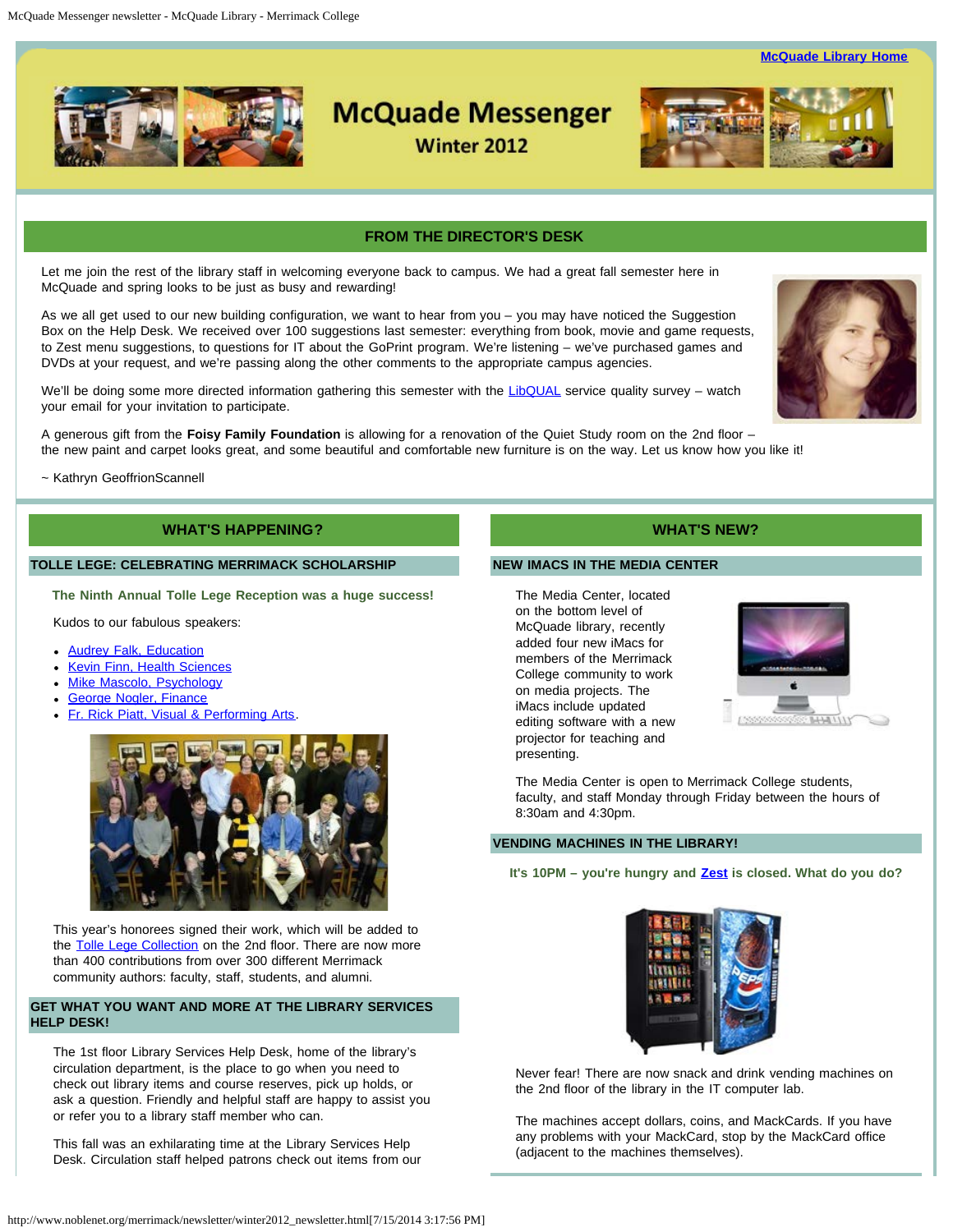excellent book and DVD collections located on the library's second and third floors, from our "Hot Titles" collection near the fireplace on the first floor, and from other libraries through our Interlibrary Loan service. We can proudly say that we truly have something for everyone on the campus and can get almost any item that we don't own!

As Spring 2012 semester begins, here is a list of the circulation department's newest and increasingly popular initiatives:



**iPads** – 10 iPads are available at the Help Desk to be checked out on your MackCard for a 24 hour period. All iPads come pre-loaded with over 40 apps. Before borrowing an iPad, patrons must sign a liability agreement and agree to adhere to certain restrictions. Go to <http://libguides.merrimack.edu/ipads>

for complete information on this

popular lending program.

**Dry Erase Sets** – We have dry erase marker sets available to check out on your Mackcard for 2 hour use in the library. The markers are for use with the 6 Dry Erase white boards located on the library first floor on the side of the building facing Austin Hall. These boards are great for group study sessions. Many Physics and Chemistry students have spent hours using them for problem solving here at the library!





**Xbox 360 and Xbox games** – There are 2 Xbox consoles attached to each of the TVs near the fireplace on the first floor. Games available to check out with your MackCard, along with controllers, for 2 hour library use only. Current games include **Call of Duty MW3, Gears of War 3, Halo 3, Portal 2, and NHL 12**. More games will be added to the collection this spring!

**As always, do not hesitate to ask library staff or library student workers for assistance. The staff looks forward to working with you this semester!**

#### **USING OVERDRIVE TO ACCESS FREE EBOOKS!**

**Do you have an eReader and would like to access free eBooks from McQuade's OverDrive library?**

The librarians at McQuade want to help you get the most of your new techonology! [Donna Maturi,](mailto:maturid@merrimack.edu) Reference & Instruction Librarian, will show you how to browse, check–out, and download library eBooks to popular readers such as the Nook, the Kindle, and the iPad.



To set up an appointment to meet with Donna one–on–one call ext.5267, email [maturid@merrimack.edu](mailto:maturid@merrimack.edu), or fill out the [online](http://libguides.merrimack.edu/content.php?pid=117329&sid=2475506) [form.](http://libguides.merrimack.edu/content.php?pid=117329&sid=2475506)

**SERVICES FOR INTERNATIONAL STUDENTS**

#### **DATABASE TRIALS**

# **SSAGE reference**

From now through the end of the semester students, faculty and staff have access to **[SAGE Reference Online](http://proxy3.noblenet.org/login?url=http://www.sage-ereference.com/)**, a collection of hundreds of specialized encyclopedias and handbooks in the sciences, humanities, and social sciences.

Let us know what you think about this database by completing the [ONLINE Feedback Form](http://libguides.merrimack.edu/content.php?pid=302927&sid=2483609).



The library is offering a trial of the **ProQuest Dissertations Abstracts & Index** through February 29, 2012. This database allows users to search for abstracts of dissertations and

thesis published internationally between 1861 to the present day. Subject coverage is multidisciplinary, including Business, Health & Medicine, History, Literature & Language, Science & Technology, Social Sciences, and the Arts. The database also includes a preview of the first 24 pages of the dissertations and theses. To obtain a full–text version of the document, submit an [Interlibrary Loan Form](http://libguides.merrimack.edu/content.php?pid=236302&sid=1955087).

**Please note:** Availability of full-text dissertations varies greatly and could take up to a few weeks to obtain.

Let us know what you think about this database by completing the [ONLINE Feedback Form](http://libguides.merrimack.edu/content.php?pid=302927&sid=2483609).



Several collections of historical periodicals from the American Antiquarian Society will be available during a trial period through the month of February.

- [Series 1](http://proxy3.noblenet.org/login?url=http://search.ebscohost.com/login.aspx?authtype=ip,uid&profile=ehost&defaultdb=h9h) 1693 through 1820
- $\cdot$  [Series 2](http://proxy3.noblenet.org/login?url=http://search.ebscohost.com/login.aspx?authtype=ip,uid&profile=ehost&defaultdb=h9i) 1821 through 1837
- Series  $3 1838$  through 1852
- Series  $4 1853$  through 1865

Let us know what you think about this database by completing the [ONLINE Feedback Form](http://libguides.merrimack.edu/content.php?pid=302927&sid=2484049).



Through March 9, 2012, the library is offering a trial of three [Archive of Americana](http://proxy3.noblenet.org/login?url=http://infoweb.newsbank.com/) collections (Readex), which include:

- Early American Imprints, Series I. Evans (1639-1800)
- Early American Imprints, Series II, Shaw-Shoemaker (1801-1819)
- Early American Newspaper Series 1

Let us know what you think about this database by completing the ONLINE Feedback Form for the **[Early American Imprints](http://libguides.merrimack.edu/content.php?pid=302927&sid=2484487)** and the **Early American Newspapers**.

#### **LIBRARY HOURS**

#### **ALL LIBRARY SERVICES AVAILABLE**

**Weekday Time**